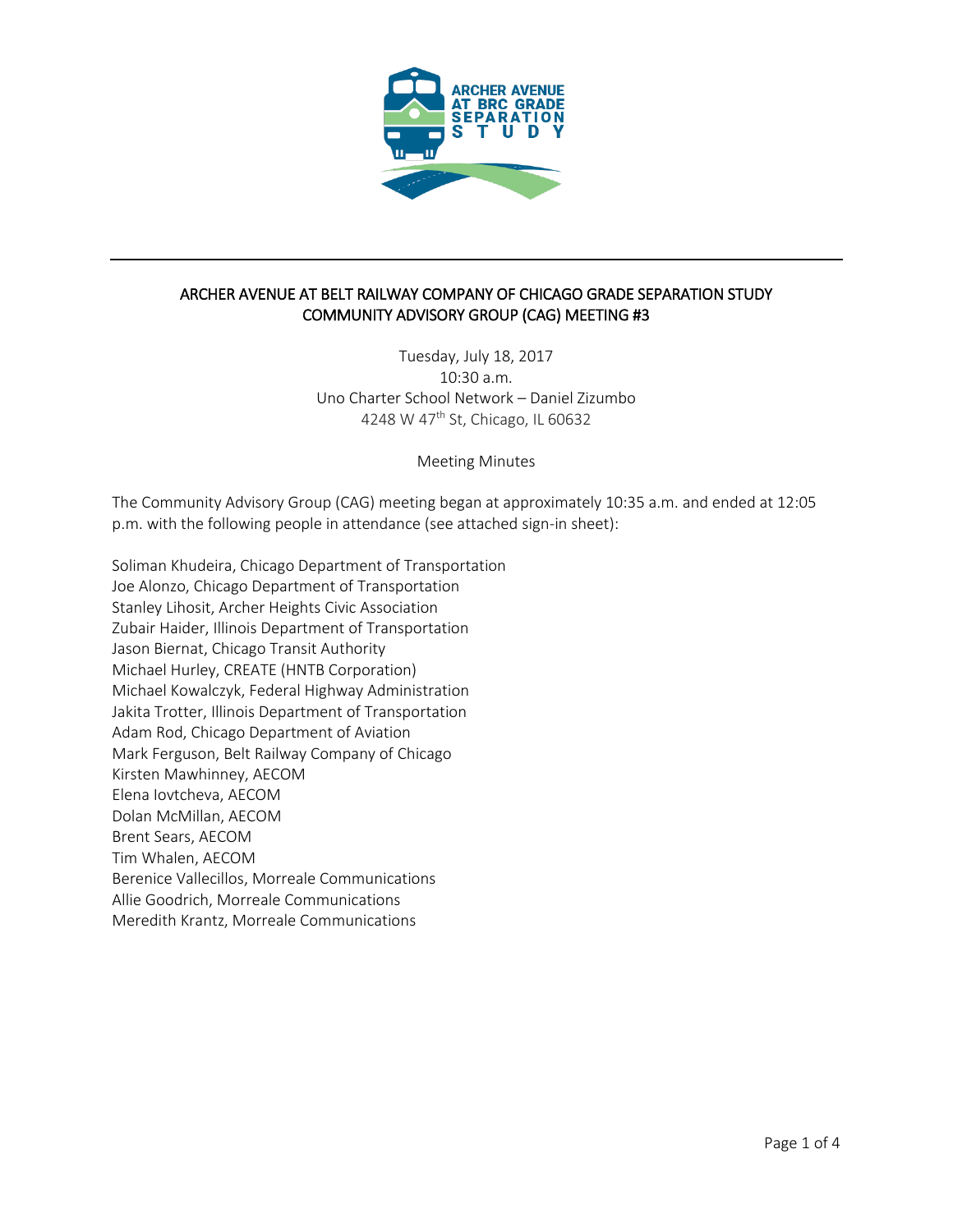

### PRESENTATION SUMMARY

The third CAG meeting included a presentation followed by a breakout session. The agenda of the presentation (attached) included:

- Welcome Berenice Vallecillos, Morreale Communications
- Meeting Agenda Soliman Khudeira, CDOT
- Introductions Soliman Khudeira, CDOT
- CAG #2 Recap Soliman Khudeira, CDOT
- Community Updates Soliman Khudeira, CDOT
- Overview of Road Underpass Alternative Tim Whalen, AECOM
- Underpass Design Considerations Tim Whalen, AECOM
- Construction Staging Options– Soliman Khudeira, CDOT
- Evaluation of Impacts Tim Whalen, AECOM
- Breakout Session Berenice Vallecillos, Morreale Communications
- Closing Remarks/Next Steps –Soliman Khudeira, CDOT

### MEETING SUMMARY

### The Presentation

- Berenice started with a safety moment and welcomed attendees to the meeting. The safety moment included a reminder to find a safe meeting place during large events or festivals in the event of an emergency or if someone from your group gets lost.
- Soliman then started the PowerPoint presentation, discussed the meeting agenda, introduced the project team, and provided an overview of the purpose of the CAG and the CAG meetings.
- Soliman gave a recap of the second CAG meeting.
	- o He discussed the purpose and need, alternatives considered and screening, and construction considerations.
	- o He explained the purpose, which is to provide a transportation infrastructure improvement in the Archer Avenue corridor that increases operational efficiency and improves safety.
	- o He also addressed the project needs, which are to reduce congestion and eliminate railroad conflicts. He discussed how each was tied to increasing operational efficiency and improving safety.
	- o He also explained alternatives that were considered and screened including the following: road underpass, road overpass, railroad overpass, railroad underpass, no build, and eliminating the crossing. Soliman stated that based on the screening criteria the roadway underpass option was selected.
	- o Soliman went into detail on construction considerations which include detours, lane closures, run-around, and railroad operations. Detours would require traffic to use alternate streets. Lane closures would maintain one lane open in each direction on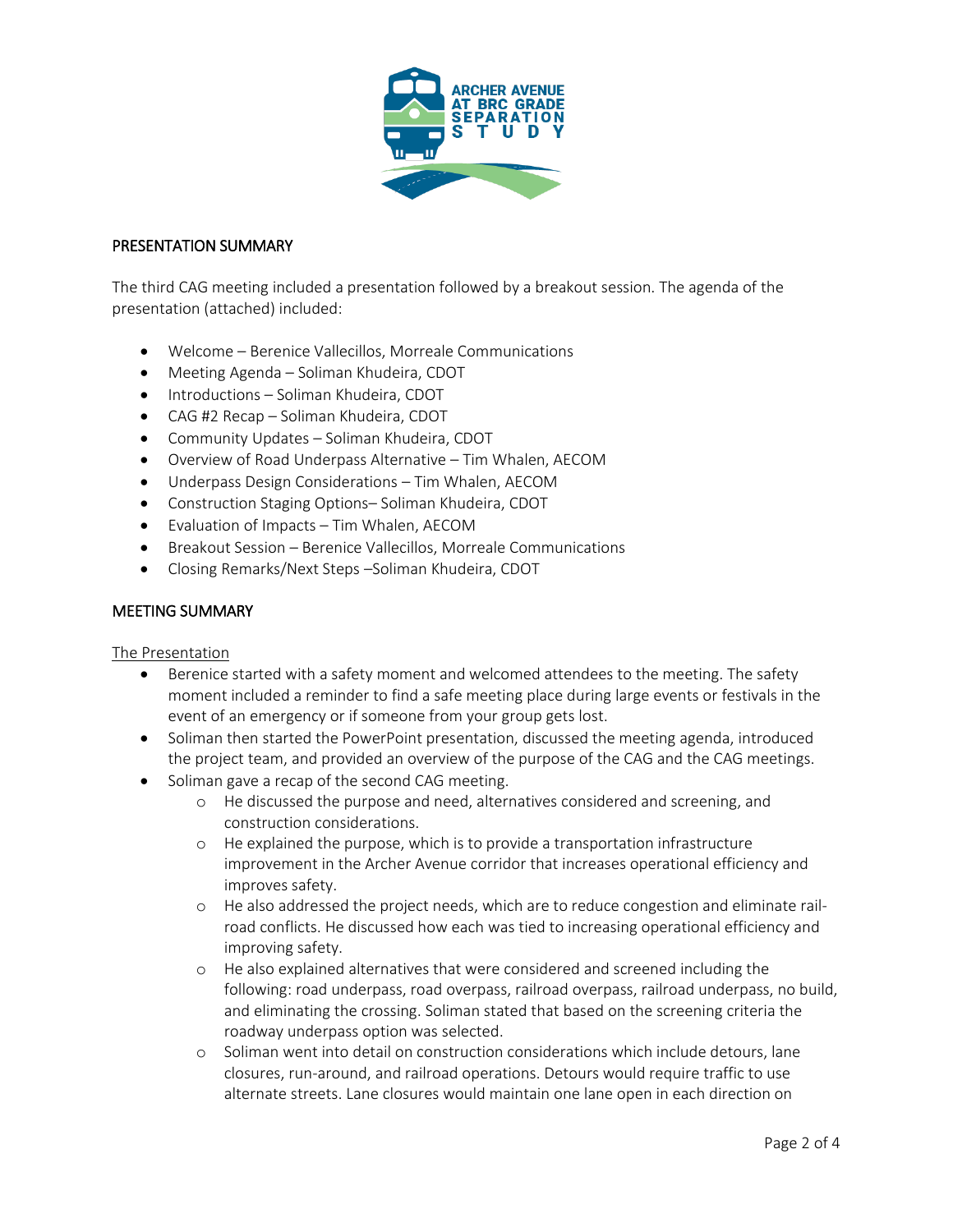

existing roadway. Run-arounds would provide two-lane facility on alternative alignment to existing roadway. Railroad operations would require a temporary shoofly during construction

- o Soliman asked for any community updates. No comments were raised, but attendees were given the opportunity to raise concerns during the breakout session.
- Tim Whalen reviewed the overview of the underpass alternative. He displayed maps of the road underpass and said the overall goal of the designs is to strike a balance between the project's objectives and impacts.
	- o Tim shared two visuals from recent CREATE projects including the 71st St. & CSXT/IHB Grade Separation—GS14 and 130th St. & Torrence Ave. & Norfolk Southern Grade Separation which showed examples of what the underpass would look like including the idea of a separate elevated pedestrian and bicycle accommodations. The Torrence project involved multiple grade separations, longer limits and a bidirectional bike path. He said that the  $71^{st}$  St & CSXT/IHB is a representative example of what the road underpass at Archer could look like given that it is a single grade separation. Tim explained in this example, form liners were used for the retaining walls to improve the underpass aesthetics.
	- o Tim then began to discuss in detail underpass design considerations. Road considerations included a balance of CDOT and IDOT standards and criteria, vertical clearance, drainage, pedestrian & bicycle accommodations, and vehicular mobility and accessibility. Bridge considerations include railroad bridge design standards and criteria. Other considerations included right-of-way (ROW), lighting, and utilities. He also mentioned the intent is to request design exceptions to limit the length of the improvements.
	- o Tim discussed Archer Avenue proposed typical section:
		- $\checkmark$  Option A includes 2 lanes in each direction and 10 ft. shared use path on both sides. He said a key factor is possibly property impact.
		- $\checkmark$  Option B includes 2 travel lanes in each direction and 10-foot shared-use path on one side and 3-foot emergency walkway on opposite side. He said this idea includes a separated pedestrian/bicycle accommodation. Tim also mentioned that the design likely cannot fit within the existing ROW because of the need to accommodate existing utilities.
	- o Tim also discussed the railroad typical section which will include 2 tracks and a service road.
	- o Tim discussed various shared-use path elements including at-grade paths, and elevated paths. He explained an at-grade path profile follows road profile, is ADA compliant at a 5% grade, requires longer distance before road reaches existing elevation, and does not need a railing of barrier. He then explained an elevated path profile is separate from the road profile, which allows the maximum road grade of 7%, has a shorter distance before road reaches existing elevation, and requires a barrier with railing to separate vehicles from pedestrians/cyclists.

Tim concluded that the elevated path design is preferred because it has a minimized impact on the project footprint limits.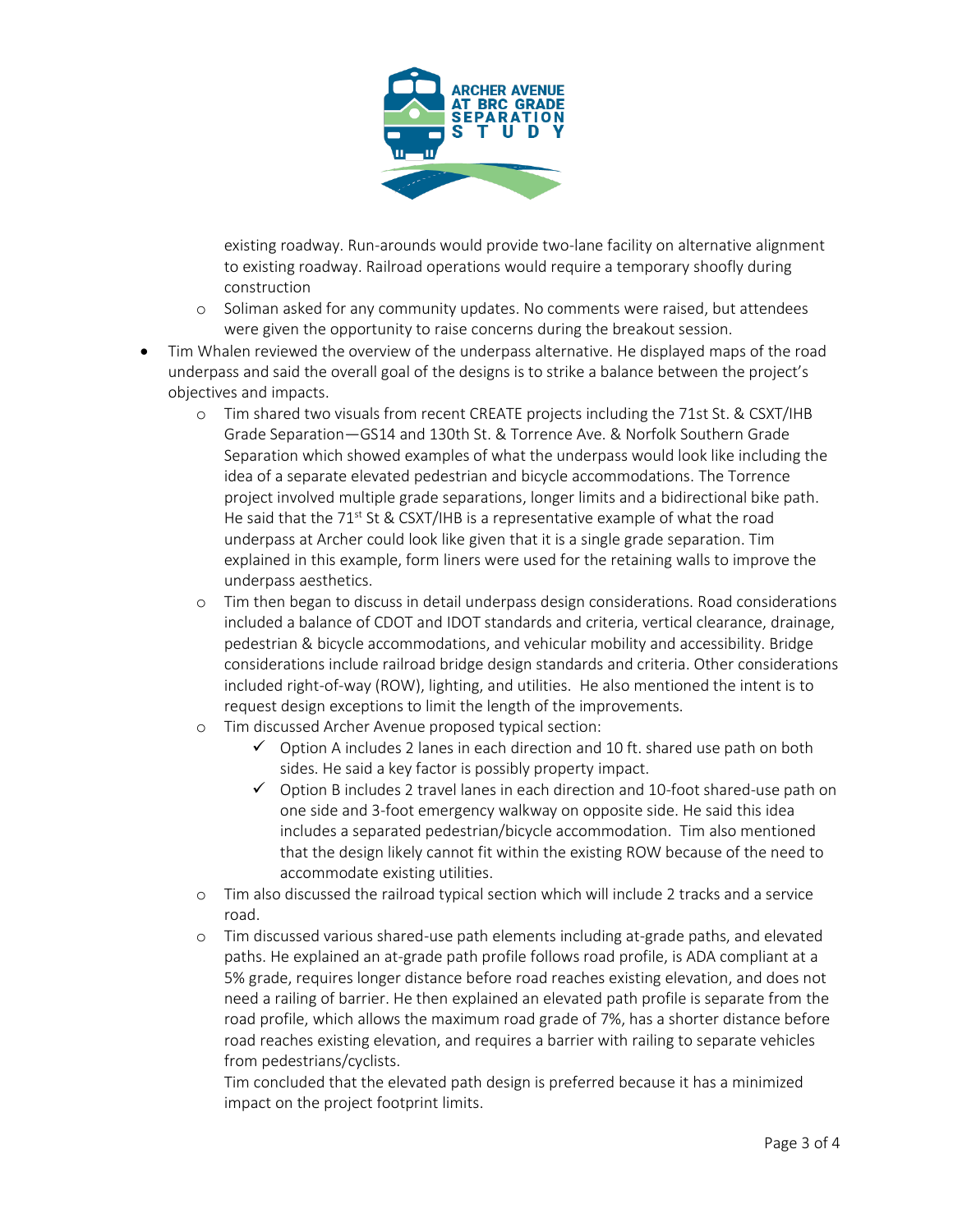

- o Tim then discussed the need for a pump station to drain the stormwater from the underpass. He said the pump station will be located closer to the low point of the underpass, but behind the retaining walls. He said run-off from the pump station will be outlet into the  $51^{st}$  St combined sewer. A possible location for the pump station is at the northeast corner of the railroad crossing. Tim also indicated that detention would likely be necessary and would need to be below the ground surface. Due to the proximity of Midway Airport, surface detention, which could potentially attract birds to the area, is not permitted.
- Soliman said they identified three different staging options, which are a detour,  $51<sup>st</sup>$  St runaround, and a temporary roadway run-around. He then went into details of the road construction staging options:
	- o Detour A detour would involve re-routing all of Archer Ave. traffic. Archer would be closed at the railroad tracks and all traffic uses alternative streets.
	- $\circ$  51<sup>st</sup> Street Run-around A run-around would involve local streets being used by all Archer traffic, a temporary crossing of the BRC at the  $51<sup>st</sup>$  St because Archer would be closed at the railroad tracks.
	- o Temporary Roadway Run-around Construct temporary two-lane run-around (north or south of Archer), build temporary RR crossing, provide alternate route for through traffic
	- o Soliman explained that the detour concept will be studied in detail and that the final selection may be a combination of the above options.
	- o Soliman also discussed the railroad staging. The shoofly concept was presented. The two railroad tracks will be relocated east of the existing tracks during the construction and new temporary track connections and crossings to tie into existing tracks will be constructed. A temporary at-grade railroad crossing will be built if either the  $51^{st}$  St. or temporary run-around is used for vehicular traffic.
	- o It was also mentioned that pedestrian accommodations would need to be maintained throughout construction.
- Tim went into detail on balancing project trade-offs. Benefits or positives include improved safety, reduced congestions, improved mobility, and aesthetic improvements. Negatives or costs would include ROW Acquisition, loss of accessibility, and temporary traffic impacts.
	- o Tim then discussed in detail examples of potential impacts which can be temporary (only during construction) or permanent. Tim explained the 2 major categories of impacts are access and land acquisition and that the goal would be to have any roadway access issues be temporary. Tim said during construction, reasons for impacts could include construction of the run-around, construction of the shoofly, and temporary street closure for regrading of the road. Tim said final conditions could result in retaining walls and bridge abutment, pump station, and relocated utilities resulting in property acquisition or driveway access closure.
- Berenice then announced the breakout session and explained the session's purpose and goals. She said the purpose is to guide the project team in defining the design alternative and providing opportunity for the CAG to supply input. She then explained the goals are to solicit detailed feedback and input from diverse perspectives and to identify three discussion themes per group.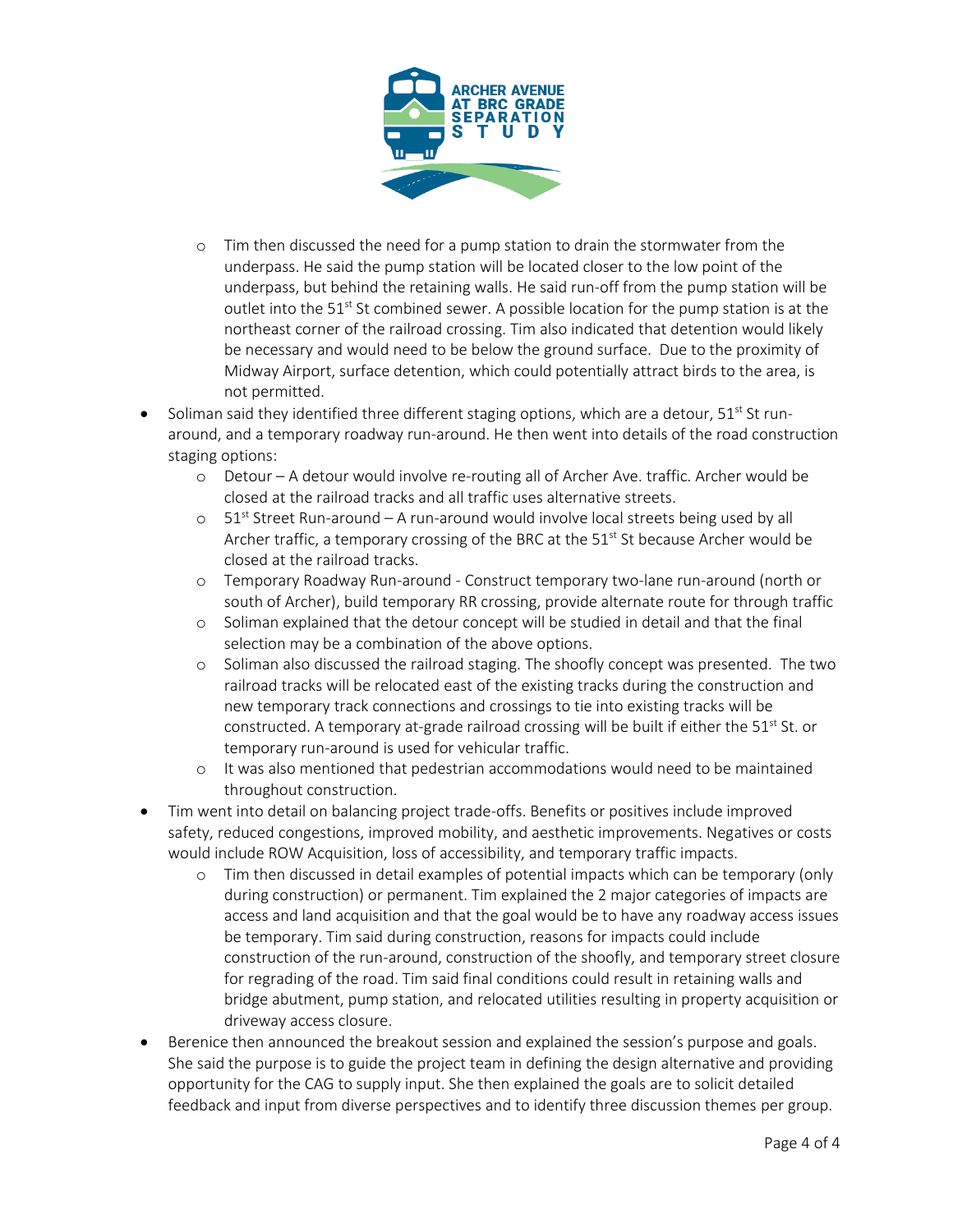

- Breakout sessions (See summary below)
- Soliman then discussed next steps which include meeting minutes to follow, developing and refining the underpass alternative design, considering and assessing potential impacts, and announcing the next CAG meeting #4 will take place in Fall 2017. He said considering and assessing potential impacts will include avoiding impacts, minimizing impacts, and mitigating impacts if they are determined to be unavoidable.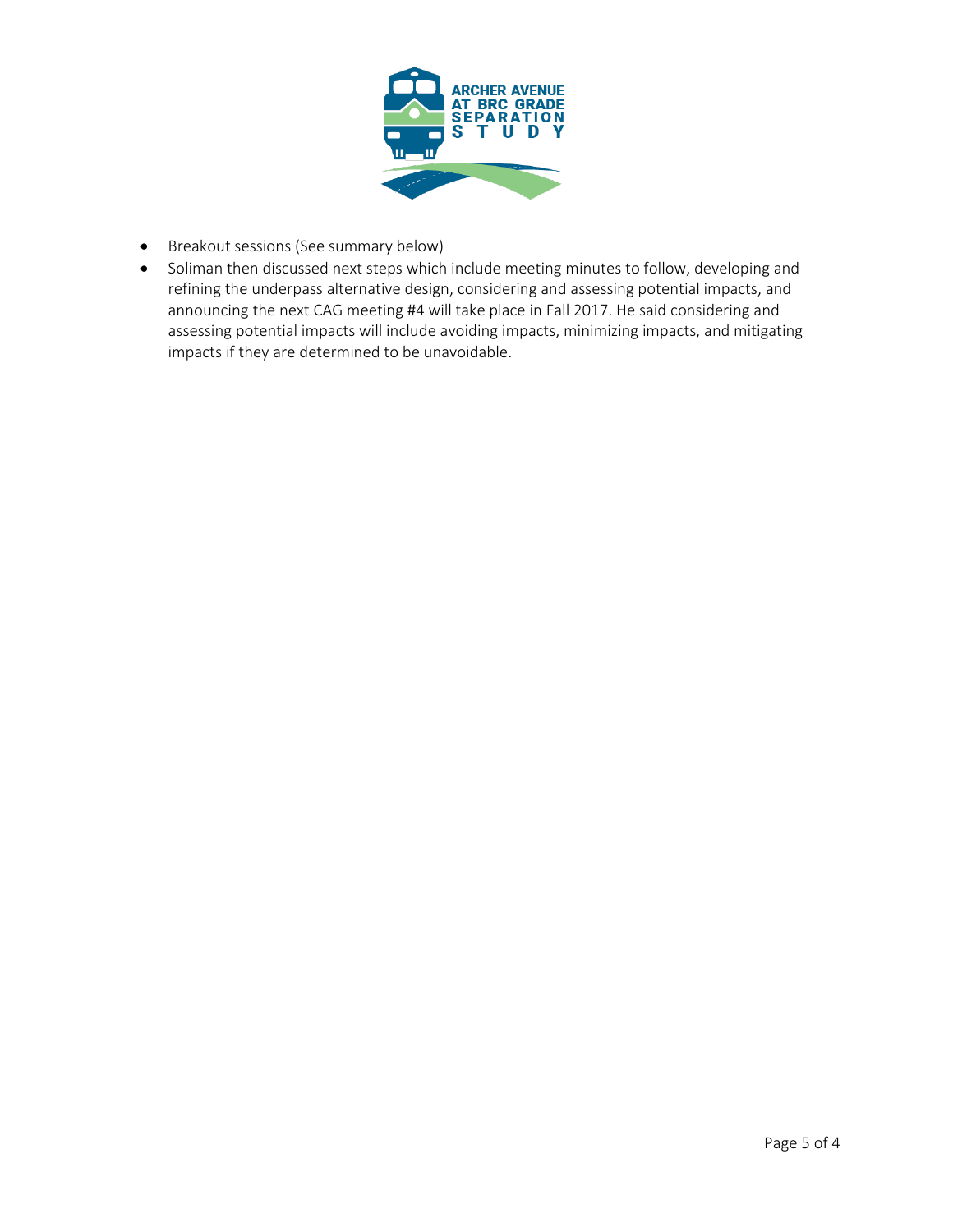

### Summary of Breakout Group Sessions

# Group 1

Mark Ferguson Elena Iovtcheva Kirsten Mawhinney Michael Kowalczyk Soliman Khudeira Michael Hurley

# Group 1 Summary (worksheets attached):

- 1. **Railroad Property.** This group raised concerns on whether there was sufficient property for the shoofly and the pump station. BRC discussed the ability to accommodate shoofly on the property they already have. BRC is comfortable that there is sufficient ROW north of Archer Ave. to allow for the tracks and the connections, but the space south of Archer Ave. needs to be studied because of the curve in the track. The group noted that it does appear feasible to construct the shoofly.
- 2. Bike/Pedestrian Issues. Bike and pedestrian issues raised include emergency walkway use and pedestrian/bicycle accommodation during construction. The group was concerned that pedestrians may still use a 3-ft. emergency path as a walkway, which could be dangerous. A 5-ft. standard sidewalk may be a better solution. The group also suggested the idea of providing onstreet bicycle accommodations adjacent to the 3-ft emergency path if that typical section option is selected.
- 3. Adjacent Property. The group discussed what the property impacts to the four quadrants of the project would be. Concerns were expressed that property impacts resulting from the north runaround have the potential to make this option not feasible. The group discussed the need to better understand the ROW impacts around the nearby properties.
- 4. Accelerated Bridge Construction. The group discussed that it would be preferable to accelerate the bridge construction in order to minimize disruption to BRC services and a weekend would be preferable to conduct this work.
- 5. Safety. There was also discussion of utilities, specifically the Midway jet fuel pipeline. The group stated that it is always an issue to dig near this area because of the utility jet fuel line. The group noted that on a similar project, it was next to a jet fuel pipeline along with distribution tanks, which introduced a homeland security issue.
- 6. Sign Detour. The group discussed how during a detour and the additional re-routed traffic on roadway leads to more impacts and wear and tear on the road. If the case is a signed detour with a functionally eligible roadway to divert traffic, the roadway could be eligible to receive federal funds to restore the detour roadway to its original condition.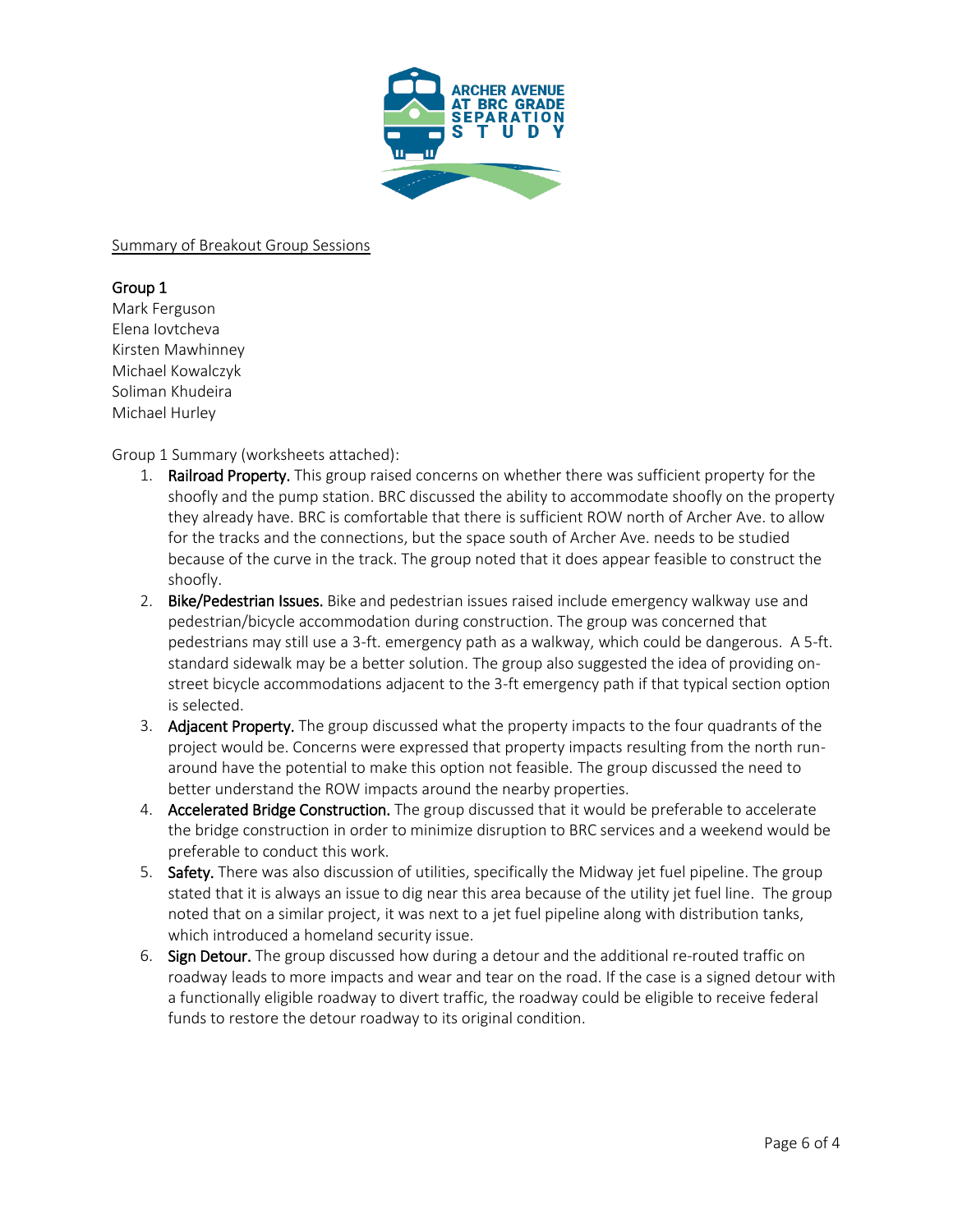

# Group 2

Joe Alonzo Allie Goodrich Zubair Haider Jason Biernat Stanley Lihosit Jakita Trotter Dolan McMillan Brent Sears

# Group 2 Summary (worksheets attached):

- 1. Detours/Land acquisition. Group 2 discussed whether land acquisition was viable or practical. During the discussion, the group noted that the location for one of the detours is near a school, which may contribute to issues with re-routing during construction. He said traffic is already bumper-to-bumper in the mornings. It was also questioned whether route A is a viable option and that a crash analysis will likely need to be completed. The group also noted in this section that CTA prefers a run-around for transit users, as long as it can remain consistent throughout the duration of construction. For the  $51<sup>st</sup>$  option, the major consideration from the CTA's perspective is the turning radius.
- 2. Sidewalks elevated on both sides. Group 2 discussed that if only one side was to be elevated, arrangements would need to be made for pedestrians to cross over to the other side. This group said the sidewalk would be preferable to have on the north side of Archer Ave. This group said if there was to be a detour, then the preference would be  $51<sup>st</sup>$  street, coming down to Kolmar Ave., and connecting to Archer Ave., rather than having to go through the neighborhoods.
- 3. Safety. This group said that pedestrian crossings should be minimized to avoid conflicts with traffic moving through the area. The group specifically noted that during the construction staging, trucks should be kept on Archer Avenue versus going through neighborhoods.

### Summary of Questions and Comments

- 1. A CAG member asked if in Typical Section Option B the narrower path would be located on the north or the south side.
	- o At this time it is proposed on the south side of Archer Ave.
- 2. A CAG member asked where the pump station would be located.
	- o Tim responded by saying that the pump station would likely be in the northeast quadrant of the grade separation; however, the exact siting has not yet been determined and further coordination with the BRC would need to occur.
- 3. A CAG member asked if  $47<sup>th</sup>$  Street is a state route. It was also mentioned that typically when detouring a state route that a state detour route and a local detour route would be provided.
	- o Soliman responded that it is not a state route.
- 4. A CAG member expressed concern that traffic cannot arbitrarily be re-routed.
	- o Soliman explained that any detour concept will be studied in detail.
- 5. A CAG member asked whether there was an accurate and current pedestrian count.